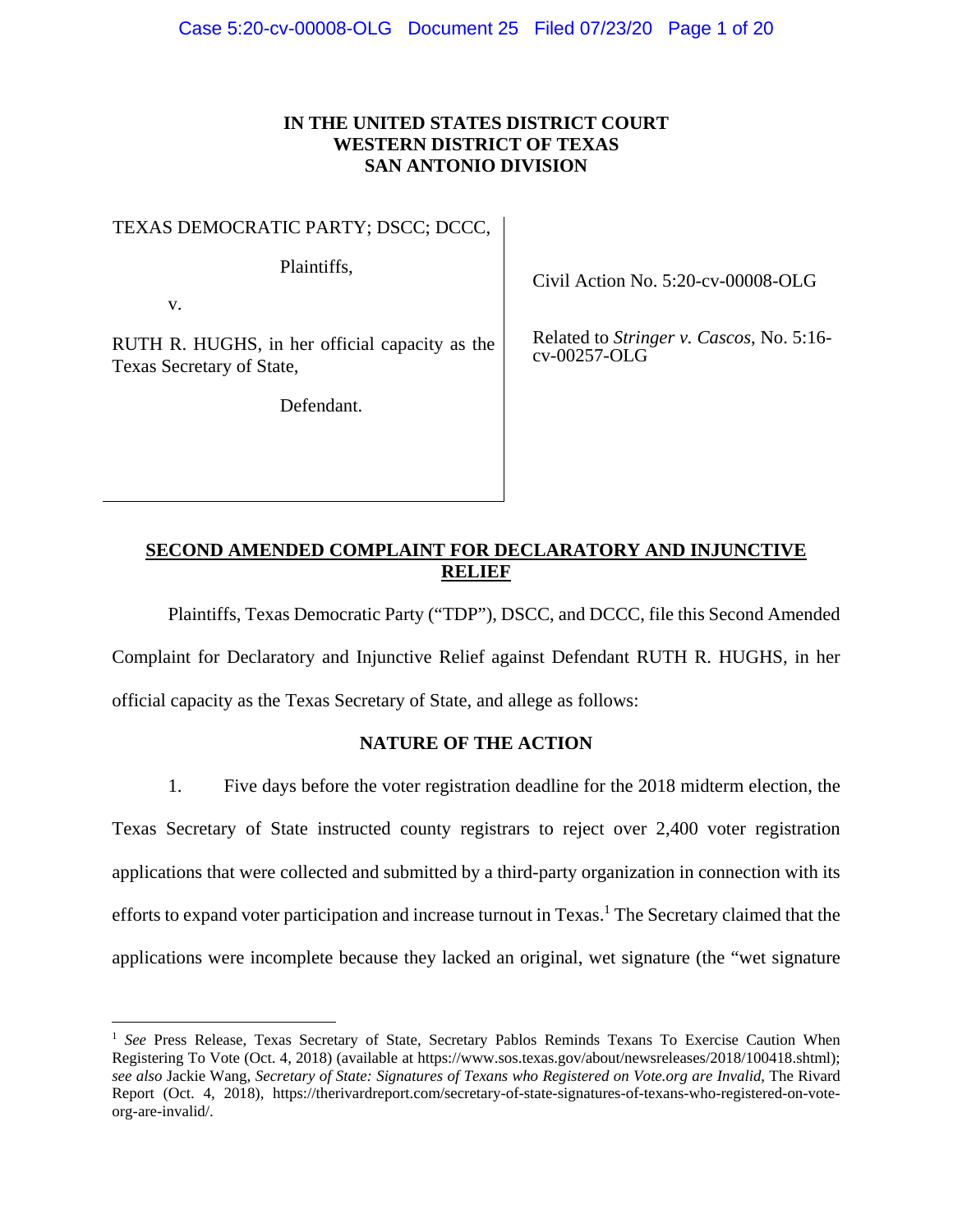#### Case 5:20-cv-00008-OLG Document 25 Filed 07/23/20 Page 2 of 20

rule"), despite the fact that Texas law makes no reference to wet signatures and permits voters to register by faxing, and then mailing, "a copy" of their voter registration application to their county registrar. TEX. ELEC. CODE §§ 13.002(a), 13.143(d-2). Consistent with the Secretary's guidance, county registrars left thousands of Texas voters scrambling to register to vote before the midterm elections, and many were unable to do so.

2. The decision to reject these applications not only misapplies the Texas Election Code, but also contradicts the State's longstanding recognition that electronic signatures carry the force of law. *See, e.g.*, TEX. BUS. & COM. CODE § 322.007 ("If a law requires a record to be in writing, an electronic record satisfies the law."). In fact, the Secretary of State's Office already accepts electronic signatures on some voter registration applications submitted through state agencies. Voters who renew their licenses or change their addresses at the Texas Department of Public Safety ("DPS"), for instance, can enter their signatures on electronic keypads; these signatures are then stored electronically, which allows Texas DPS officials to piece together a voter registration application by combining personal information populated from the renewal or change of address forms, and the voter's signature from the electronic file. This information, once compiled, becomes the voter's registration application and is approved if the applicant meets the eligibility requirements.

3. The ability to complete and sign applications electronically significantly expands registration opportunities for many voters who may have limited access to mailing facilities or who otherwise need assistance to register. In providing such assistance, organizations like Plaintiffs can facilitate the transmission of electronically-signed applications to the county registrar, rather than collecting hand-signed copies from each individual voter, and as a result can reach many more voters throughout the State. The wet signature rule, however, imposes an

 $-2-$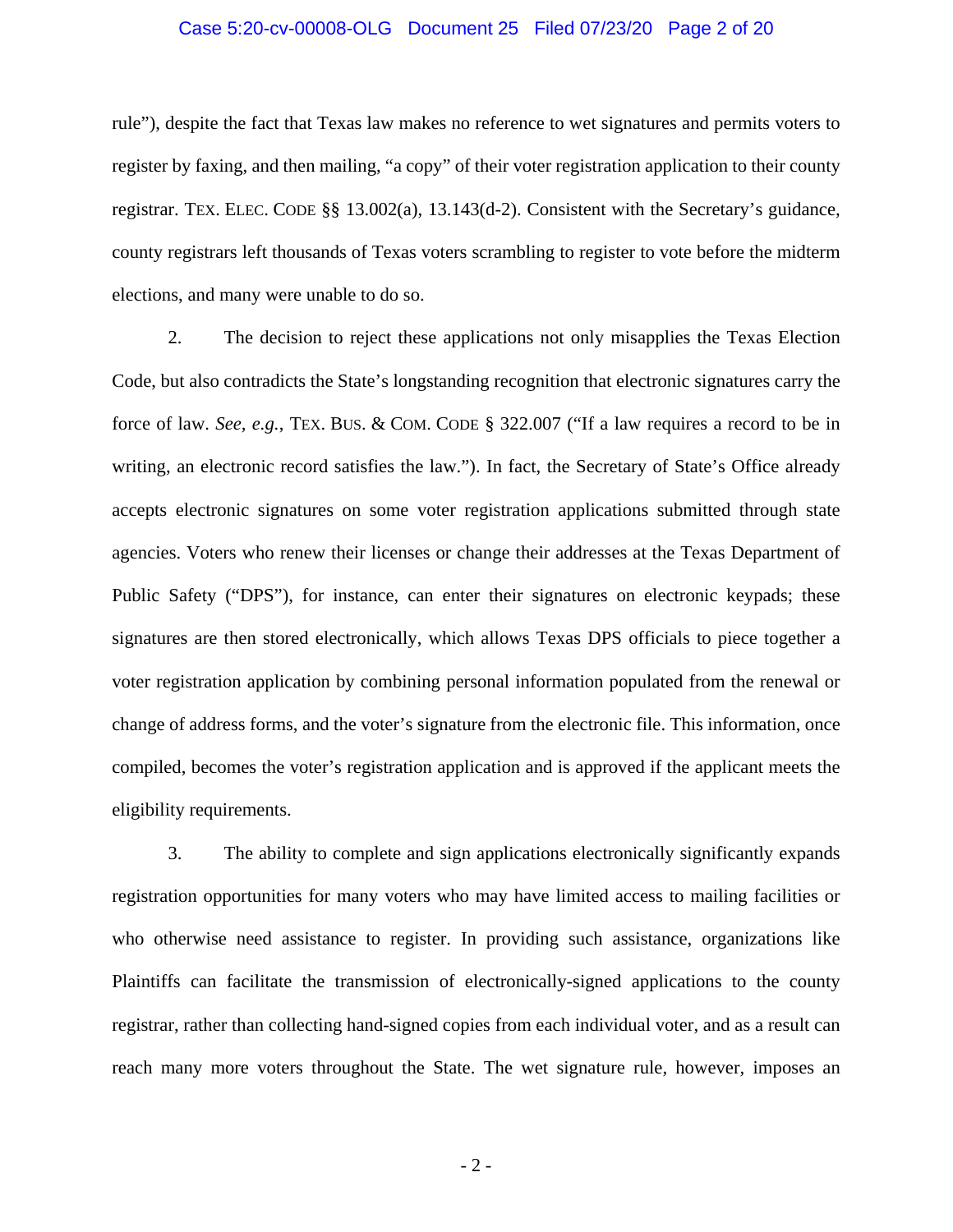#### Case 5:20-cv-00008-OLG Document 25 Filed 07/23/20 Page 3 of 20

arbitrary requirement that limits access to the franchise and forces organizations like Plaintiffs to expend additional resources in order to assist potential registrants in complying with antiquated, bureaucratic rules that serve no legitimate State interest. Thus, even if the wet signature rule had any basis in Texas law (though it does not), it violates the federal Constitution and the Civil Rights Act by selectively targeting and burdening private organizations' efforts to increase voter turnout, and imposing an arbitrary barrier to registration that has already denied many Texans the opportunity to vote for reasons entirely unrelated to their eligibility.

4. Absent an injunction, the wet signature rule will not only burden the right to vote, but it will also undermine Plaintiffs' missions by imposing additional costs on, and limiting the reach of, their voter registration programs. For these reasons, and those stated below, Plaintiffs request that the Court declare that the Secretary's wet signature rule violates the First and Fourteenth Amendments to the U.S. Constitution, Section 1971 of the Civil Rights Act of 1964, and the Texas Election Code; enjoin the Secretary from enforcing the wet signature rule; and instruct the Secretary to inform all county registrars that voter registration applications should not be rejected for lack of a wet signature.

#### **JURISDICTION AND VENUE**

5. Plaintiffs bring this action under 52 U.S.C. § 10101 and 42 U.S.C. §§ 1983 and 1988 to redress the deprivation, under color of state law, of rights secured by the Civil Rights Act and the United States Constitution. This Court has original jurisdiction over the subject matter of this action pursuant to 28 U.S.C. §§ 1331 and 1343 because the matters in controversy arise under the Constitution and laws of the United States. This Court has supplemental jurisdiction over the matters that arise under state law pursuant to 28 U.S.C. § 1367 because those matters are so related to claims in the action within the Court's original jurisdiction that they form part of the same case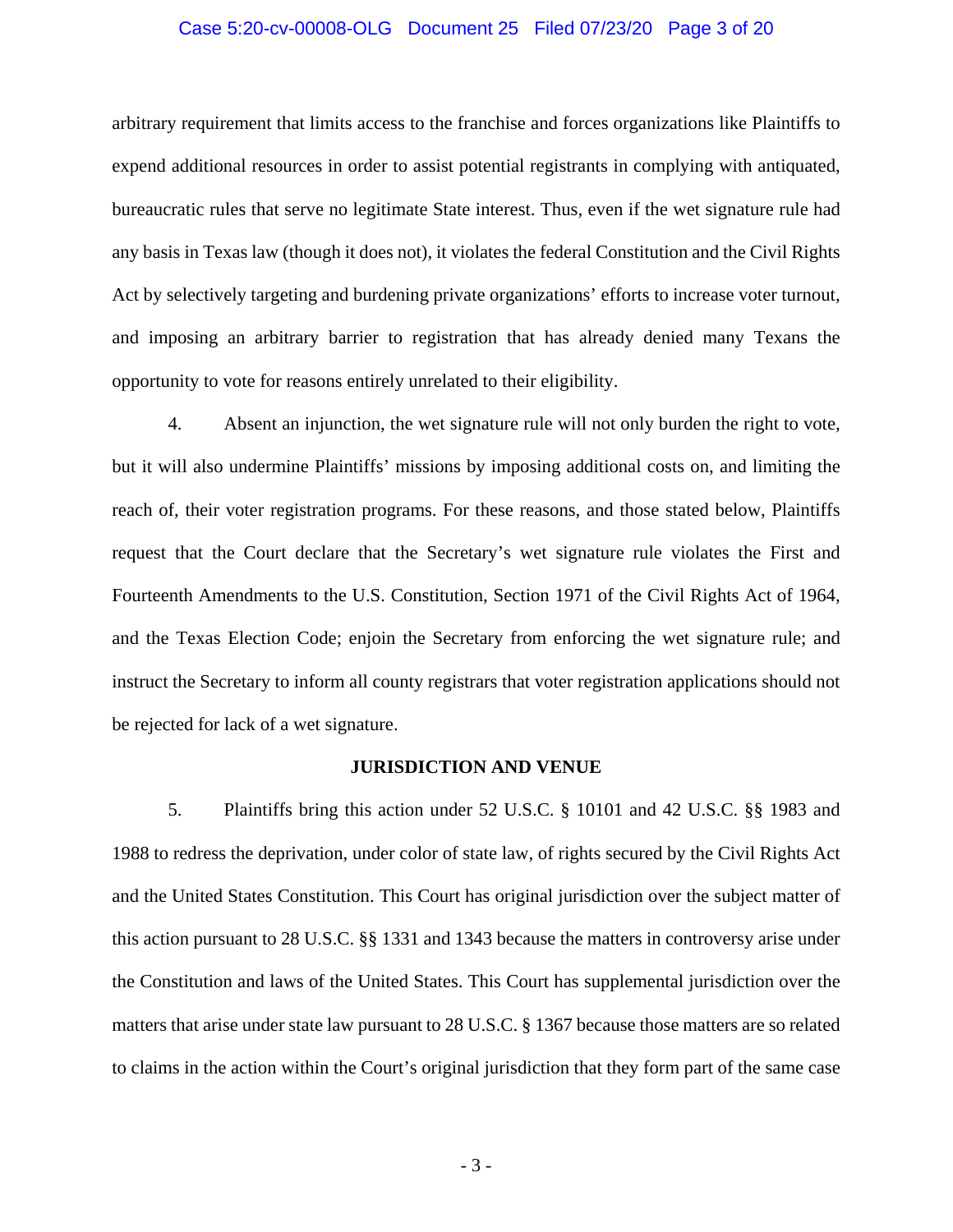#### Case 5:20-cv-00008-OLG Document 25 Filed 07/23/20 Page 4 of 20

or controversy. This Court has personal jurisdiction over the Defendant who is sued in her official capacity only.

6. Venue is proper in the U.S. District Court for the Western District of Texas pursuant to 28 U.S.C. § 1391(b)(2) because a substantial part of the events that gave rise to Plaintiffs' claim occurred there.

7. This Court has the authority to enter a declaratory judgment pursuant to 28 U.S.C. §§ 2201 and 2202.

#### **PARTIES**

8. Plaintiff Texas Democratic Party ("TDP") is the statewide organization representing Democratic candidates and voters throughout the State of Texas within the meaning of section 171 of Texas's Election Code and all other applicable provisions of the election laws. TDP's purpose is to elect Democratic Party candidates to public office throughout Texas. To accomplish its purpose, TDP engages in vitally important activities, including supporting Democratic Party candidates in national, state, and local elections through fundraising and organizing; protecting the legal rights of voters; and ensuring that all voters have a meaningful opportunity to cast ballots in Texas. TDP has millions of members and constituents from across the State, including Texans who regularly support candidates affiliated with the Democratic Party, and will register to vote in upcoming elections. County election officials in Texas follow the Secretary's directives regarding election law, and her directives and opinions are enforceable.

9. In preparation for the 2020 elections, TDP has invested significant resources in voter engagement efforts with the goal of registering approximately 2,600,000 unregistered, eligible, Democratic voters. In support of this mission, TDP initiated a comprehensive organizing campaign that includes sending voter registration forms to new and unregistered Texas residents,

 $-4-$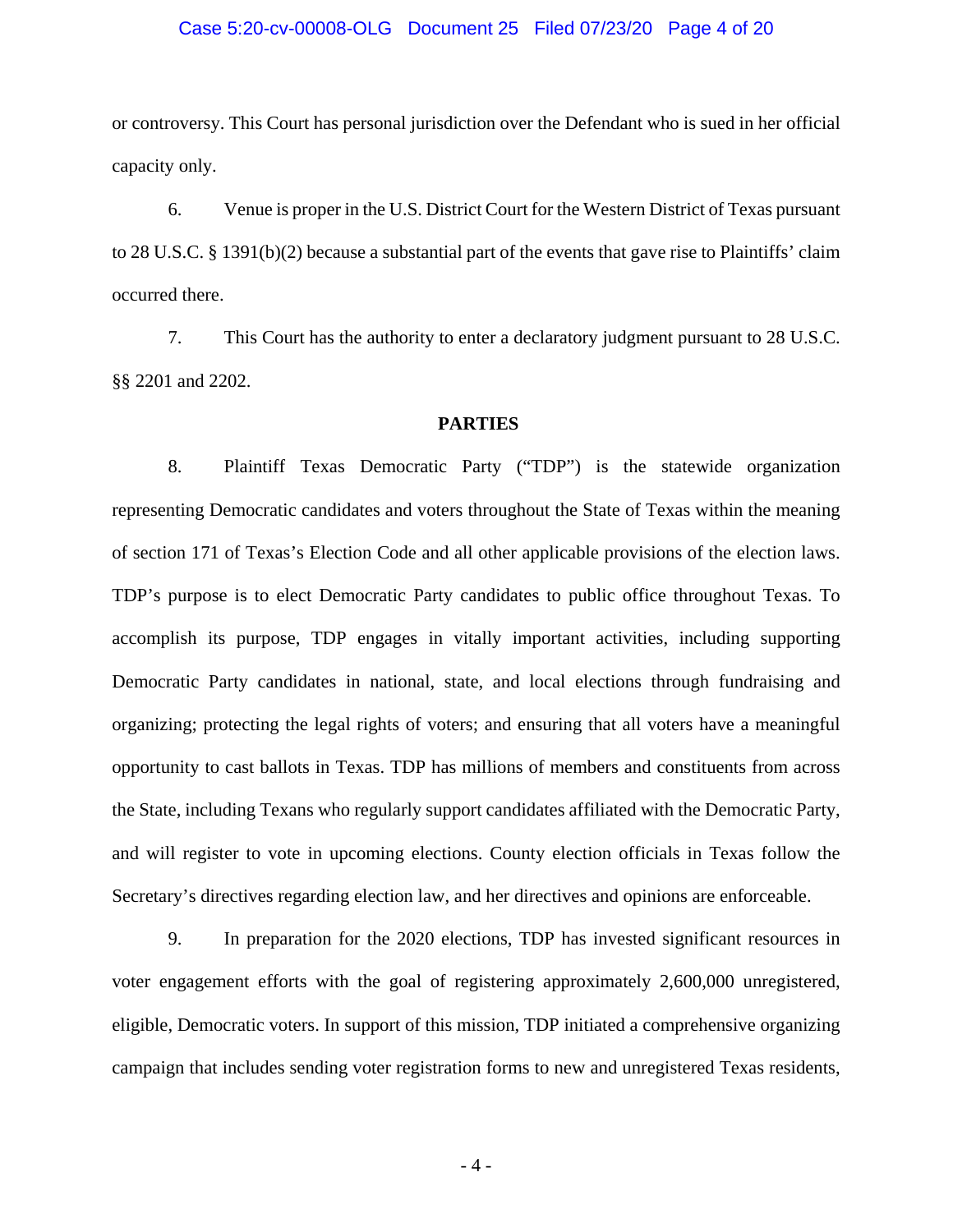#### Case 5:20-cv-00008-OLG Document 25 Filed 07/23/20 Page 5 of 20

following up with residents to encourage the completion and submission of voter registration forms, and partnering with organizations involved in high school and college campus organizing. TDP also relies on an online registration tool that allows voters to enter their application information and automatically populates their voter registration form. But because the wet signature rule prevents voters from signing their voter registration forms electronically or with an imaged signature, TDP must expend additional resources to ensure that voters receive and sign a hard copy of their completed applications, and, in many cases, deliver stamped, addressed envelopes which voters can use to mail their applications to their county registrars.

10. Defendant's conduct directly harms TDP by imposing burdens and costs that limit the effectiveness of its voter registration program and make it more difficult for TDP to reach its registration goals and accomplish its mission of electing Democrats in Texas. Because of the wet signature rule, TDP will be forced to expend more resources, and divert funds from other critical priorities, in order to assist voters in completing the registration process and increase turnout. For example, as part of its vigorous registration program, TDP will deploy 1000 field staff and canvassers across the State, mail unregistered eligible voters a voter registration card, chase voter registration forms sent to eligible voters, and work alongside other Democratic organizations to ensure that voters return their applications to county registrars, all to advance TDP's goal of largescale voter registration. The wet signature rule also burdens and violates the constitutional and statutory rights of TDP members and constituents who are required to register in order to vote in the upcoming 2020 elections, and some of whom have had their voter registration applications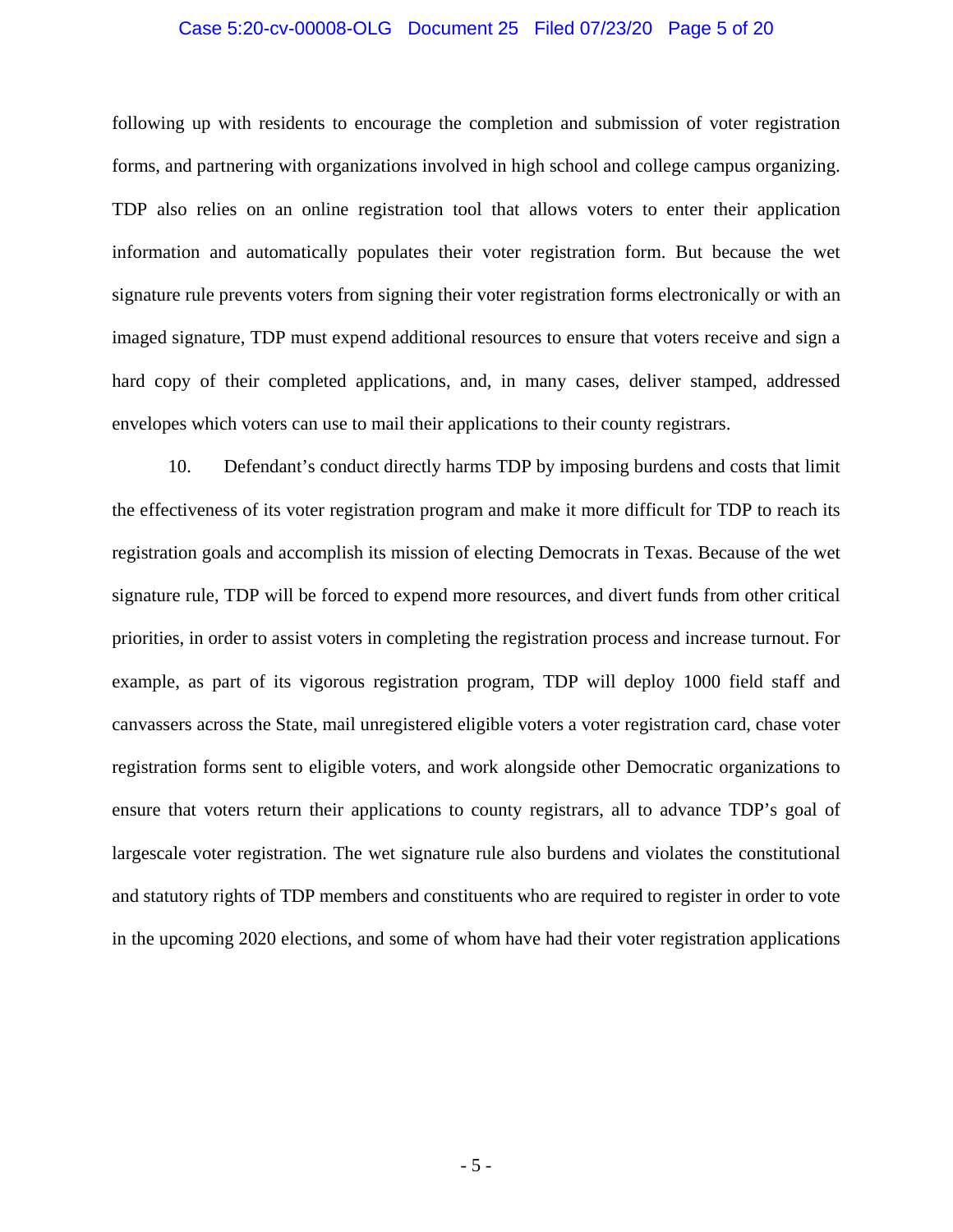#### Case 5:20-cv-00008-OLG Document 25 Filed 07/23/20 Page 6 of 20

with imaged signatures rejected, and must now incur the additional burden and expense of complying with the wet signature rule.

11. Plaintiff DSCC is the national senatorial committee of the Democratic Party, as defined by 52 U.S.C. § 30101(14), and its mission is to elect candidates of the Democratic Party to the United States Senate, including in Texas. DSCC works to accomplish its mission across the country and in Texas by, among other things, assisting state parties. In 2018, DSCC made contributions and expenditures in the tens of millions of dollars to persuade and mobilize voters to support Democratic Senate candidates. In 2020, DSCC expects to invest millions in support of the Democratic candidate selected as the nominee to run against Republican Senator John Cornyn. The Secretary's conduct directly harms DSCC by frustrating its mission of, and efforts in, electing the Democratic Party candidate to the U.S. Senate in Texas by suppressing the access of eligible Texas citizens to the franchise. DSCC is aware of Texas's unlawful restrictions on voter registration application signatures, and will have to expend and divert additional funds and resources to ensure that eligible citizens are registered to vote in order to support its mission, at the expense of its other voter persuasion activities in Texas, as well as its efforts in other states. The wet signature rule also harms DSCC's constituents who are required to register in order to vote in the upcoming 2020 elections, and some of whom have had their voter registration applications with imaged signatures rejected in the past, and must now incur the additional burden and expense of complying with the wet signature rule.

12. Plaintiff DCCC is the national congressional committee of the Democratic Party, as defined by 52 U.S.C. § 30101(14). DCCC's mission is to elect Democratic candidates to the U.S. House of Representatives from congressional districts across the United States, including from Texas's 36 congressional districts. In 2018, DCCC made contributions and expenditures in

 $-6-$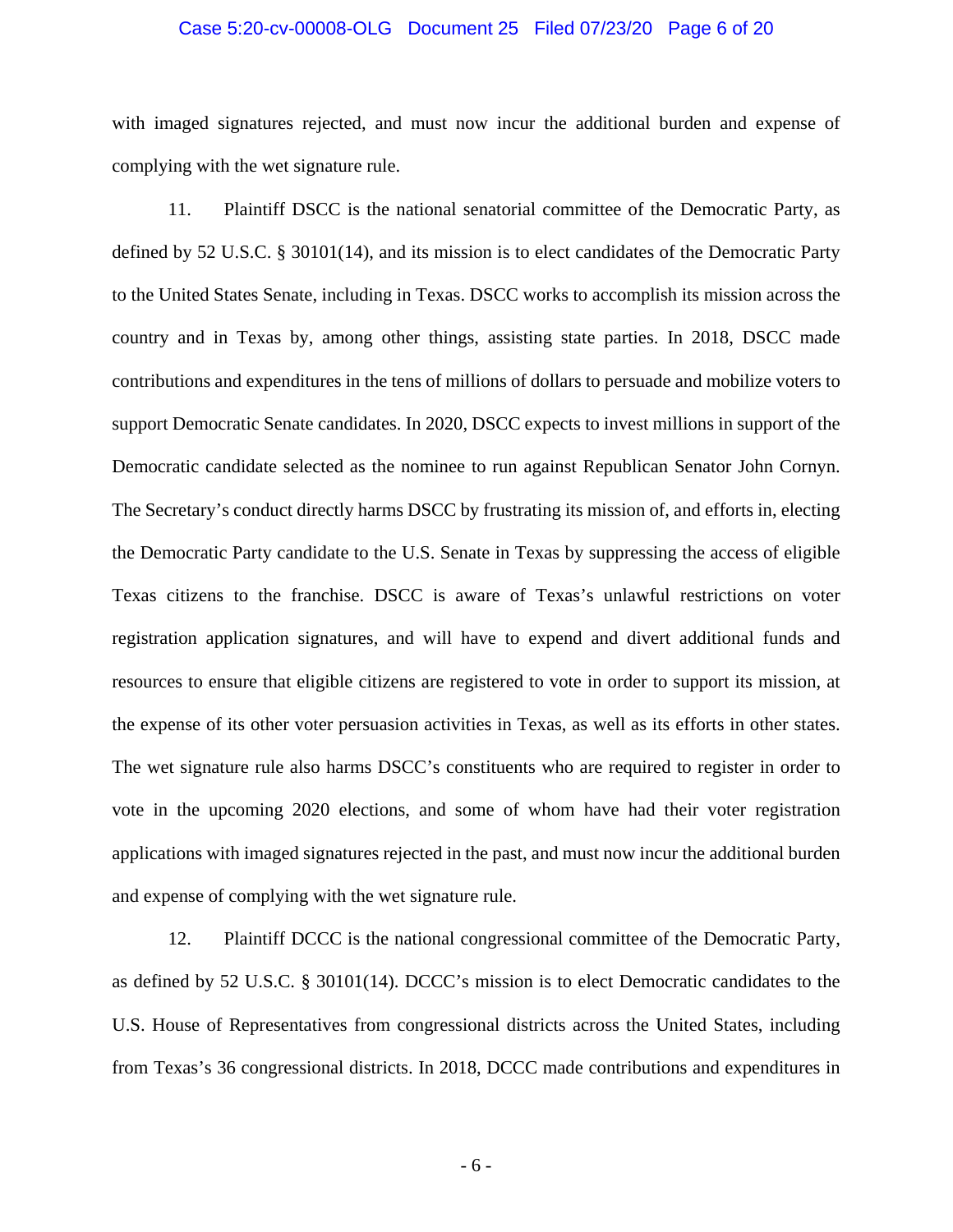#### Case 5:20-cv-00008-OLG Document 25 Filed 07/23/20 Page 7 of 20

the tens of millions of dollars to persuade and mobilize voters to support Democratic congressional candidates—several million dollars of which were spent in Texas. For 2020, DCCC has identified at least eight congressional districts in Texas (Congressional Districts 7, 10, 21, 22, 23, 24, 31, and 32) as targeted races, in which it will expend resources to support the Democratic candidate, including specifically through expenditures on voter registration efforts. Overall, in 2020, DCCC expects to make contributions and expenditures in the millions of dollars to persuade and mobilize voters to support Democratic candidates in congressional elections around the country, including in Texas.

13. In support of its mission, DCCC is currently engaged in a campaign to boost voter turnout, which includes a canvassing program to expand registration in Texas. To date, DCCC has spent over \$250,000 and has committed to spend over \$350,000 to increase voter registration among eligible Texans by, among other things, recruiting and training volunteer deputy registrars, collecting valid and completed voter registration applications, and submitting completed applications to the appropriate county registrars. In addition, DCCC recently engaged a consultant, at a cost of nearly \$400,000, to provide voter registration services in Texas Congressional District 23. And DCCC intends to participate in the "coordinated campaign," which is a collaboration between the national party and the TDP to elect Democrats up and down the ticket. In advance of the 2020 election, in connection with this "coordinated campaign," DCCC will need to give significant sums to the TDP to spend on its field program, which includes voter registration efforts. DCCC also relies on online tools, like IWillVote.com, to collect voter information to assist voters in completing registration applications. But Texas's wet signature rule limits the reach of DCCC's campaign: without the wet signature rule, DCCC would be able to print out and submit applications completed online and signed electronically, which would allow DCCC to facilitate the registration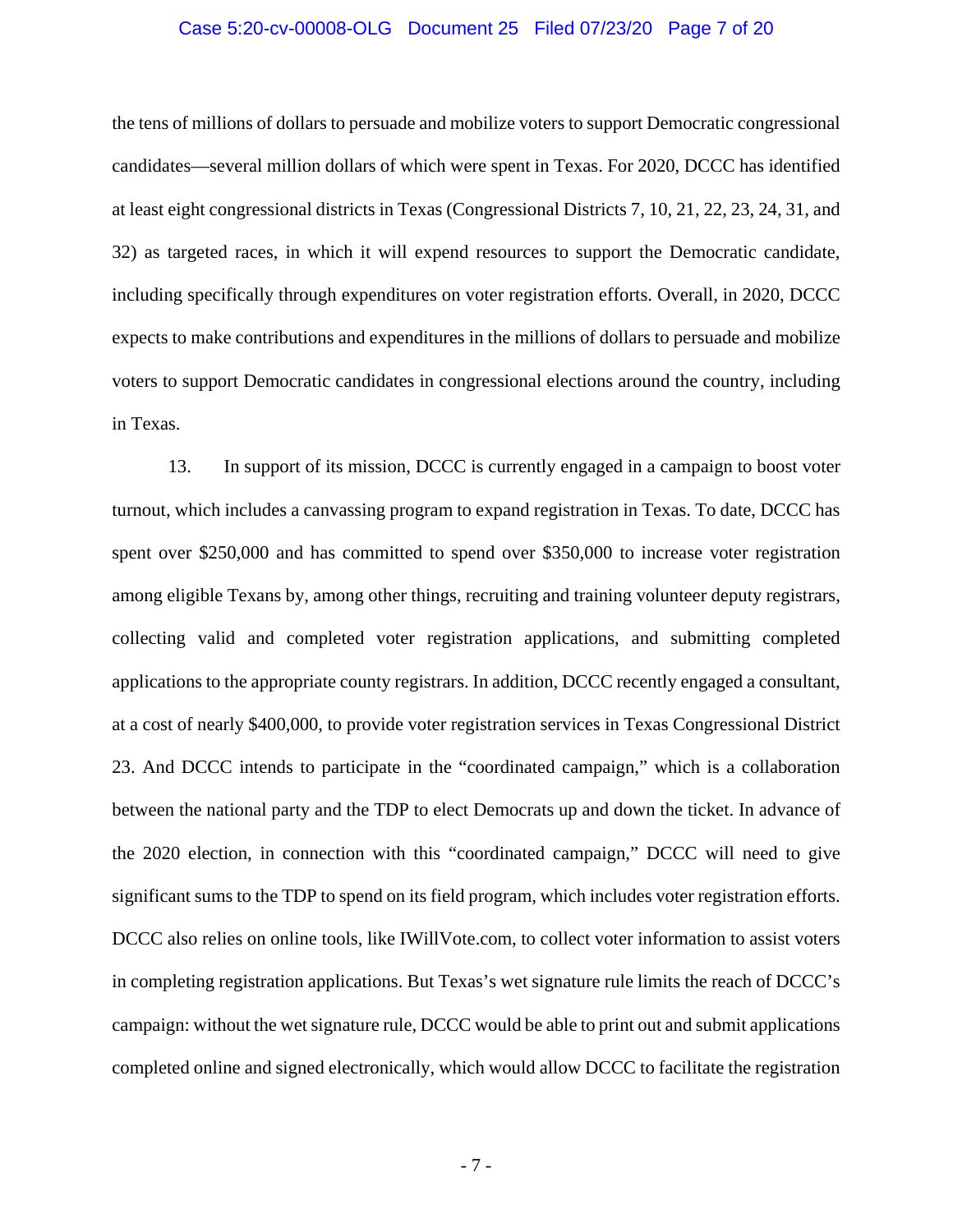#### Case 5:20-cv-00008-OLG Document 25 Filed 07/23/20 Page 8 of 20

of many more voters throughout the State. However, under the wet signature rule, DCCC and its partners will be required to collect and mail hand-signed application forms from voters, or assist voters in submitting the hand-signed forms directly to county registrars.

14. Defendant's conduct directly harms DCCC by limiting the effectiveness of its voter registration campaign and canvassing efforts and frustrates DCCC's efforts to elect Democratic Party candidates from Texas to the U.S. Congress. Because of the wet signature rule, DCCC will be forced to expend more resources, and divert funds from other critical priorities as well as its programs in other states, in order to accomplish its goal of significantly increasing voter registration and turnout in Texas. The wet signature rule also harms DCCC's constituents who are required to register in order to vote in the upcoming 2020 elections, and some of whom have had their voter registration applications with imaged signatures rejected in the past, and must now incur the additional burden and expense of complying with the wet signature rule.

15. Defendant, RUTH R. HUGHS, is the Secretary of State of Texas and is sued in her official capacity. She is Texas's chief election officer and is charged with administering the Texas Election Code. The Secretary is also charged with maintaining "uniformity in the application, operation, and interpretation of" the Texas Election Code. TEX. ELEC. CODE § 31.003. "In performing this duty, the Secretary shall prepare detailed and comprehensive written directives and instructions relating to and based on" the Election Code and "distribute these materials to the appropriate state and local authorities having duties in the administration of these laws." *Id*. The Secretary also assists and advises "all election authorities with regard to the application, operation, and interpretation of" the Texas Election Code, *id.* § 31.004(a), and is responsible for "implement[ing] and maintain[ing] a statewide computerized voter registration list that serves as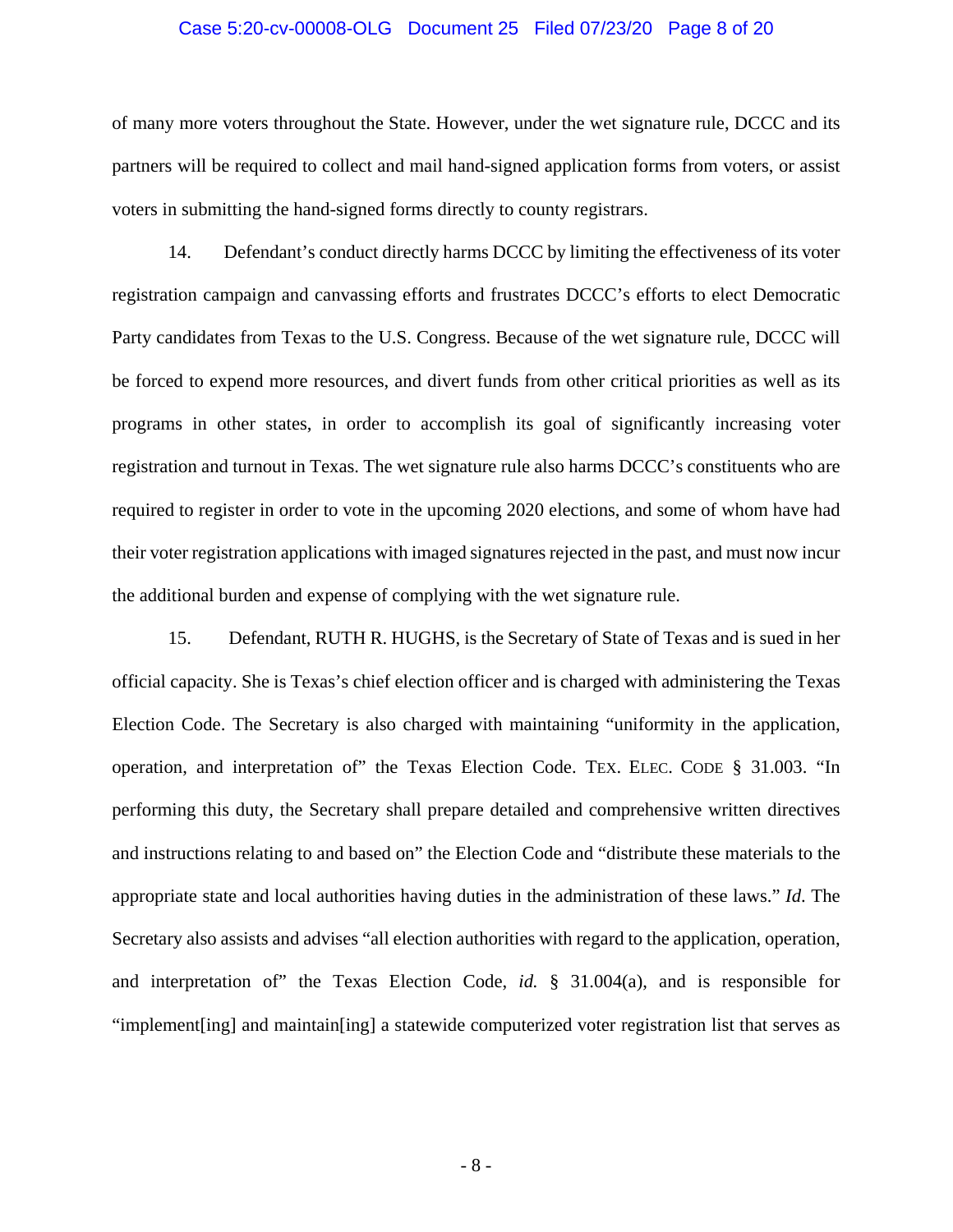#### Case 5:20-cv-00008-OLG Document 25 Filed 07/23/20 Page 9 of 20

the single system for storing and managing the official list of registered voters in the state." *Id.* § 18.061.

#### **GENERAL ALLEGATIONS**

16. Texas law provides several avenues through which eligible citizens may submit their voter registration applications to their county registrar: by personal delivery, by mail, or by fax. TEX. ELEC.CODE § 13.002(a). None of these options require a wet signature on the registration application. And although a voter who chooses to register by fax must also mail the application to their county registrar, Texas law requires only that they mail a "copy" of the application. *Id.*  § 13.143(d-2).

17. In 2018, an organization seeking to increase voter turnout in Texas deployed a smartphone application ("app") to assist voters in completing their registration forms, just as it had done successfully in Alaska, Colorado, District of Columbia, Kansas, and South Carolina. *See* Debra Cleaver, *We Found a Way to Increase Voter Turnout in Texas, but Texas Isn't Interested*, Medium (Oct. 4, 2018), https://medium.com/s/story/texas-rejected-1000s-of-legally-submittedvoter-registration-forms-days-before-the-deadline-d4dbc7fa8504. The app allowed applicants to provide information through their smartphones that would auto-populate into a paper voter registration form. The voters would then sign their name on a piece of paper, take a picture of the signature, and upload it to the app. Once the organization received the uploaded information, it affixed the voters' signatures to the application form and faxed and mailed a copy of the application to the county registrar in accordance with Texas law. Using the app, thousands of Texans were able to quickly and seamlessly complete their voter registration applications.

18. Between late September and early October 2018, more than 2,400 voters in Texas used the smartphone app to complete their voter registration applications. Then, five days before

 $-9-$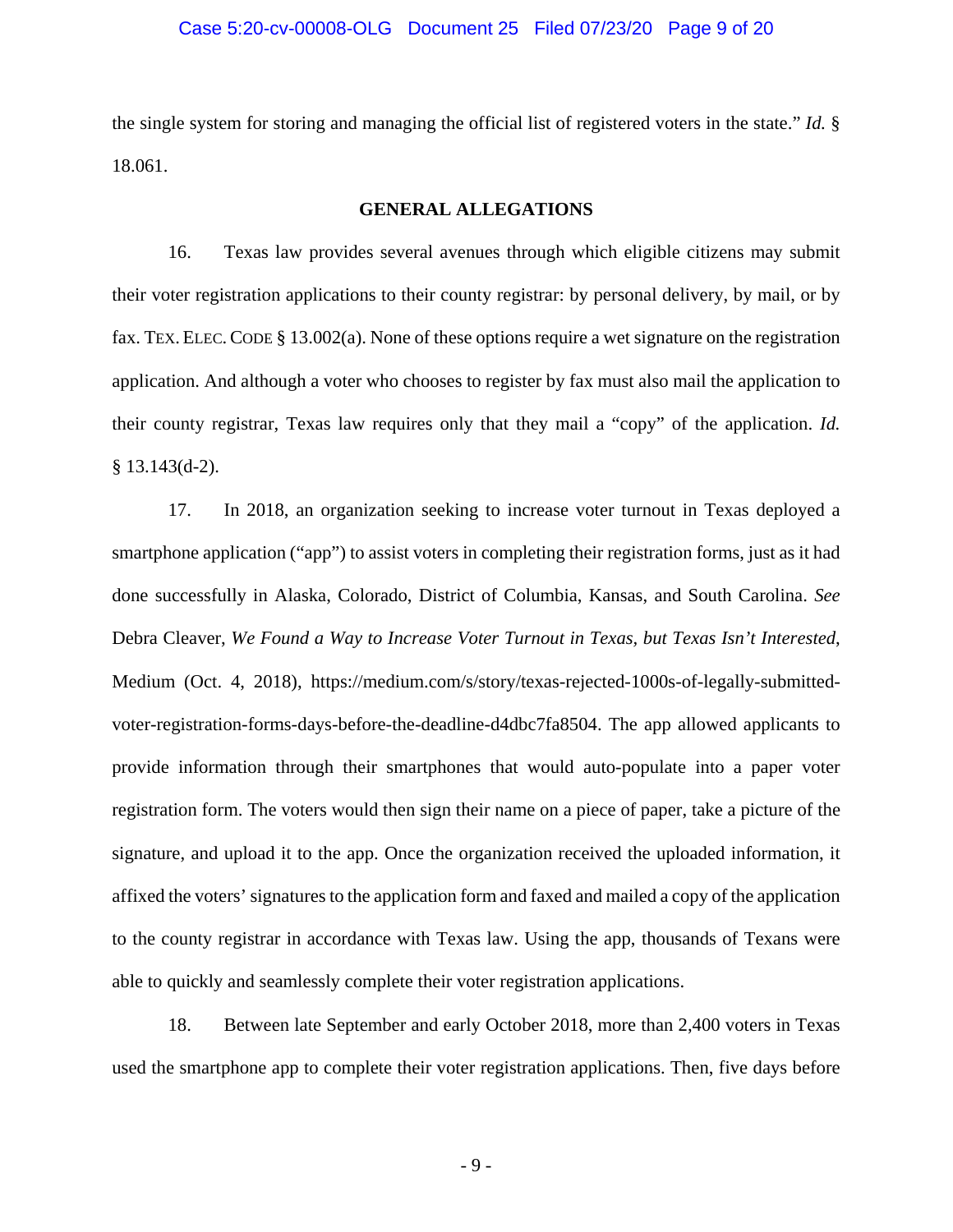#### Case 5:20-cv-00008-OLG Document 25 Filed 07/23/20 Page 10 of 20

the registration deadline, former Texas Secretary of State Rolando Pablos indicated that the 2,400 applications were invalid because, according to the Secretary, every registration requires an original, wet signature. Press Release, Texas Secretary of State, Secretary Pablos Reminds Texans To Exercise Caution When Registering To Vote (Oct. 4, 2018) (available at https://www.sos.texas.gov/about/newsreleases/2018/100418.shtml). And a spokesperson for the Secretary went as far as to declare the use of the smartphone app to submit voter registration applications "illegal." James Barragan, *Thousands of Texas voter registration applications filed using online tool could be invalid*, The Dallas Morning News (Oct. 4, 2018), https://www.dallasnews.com/news/politics/2018/10/04/thousands-of-texas-voter-registrationapplications-filed-using-online-tool-could-be-invalid/.

19. The Secretary's announcement created confusion among county voter registrars and voters who were forced to reconcile the inherent conflict between the registration laws and the new-found wet signature rule. For instance, the day after the Secretary announced the wet signature rule, Bruce Elfant, the Travis County registrar, said that he would process and accept registration applications without wet signatures despite the Secretary's announcement. According to Elfant's legal counsel, state law allows for copies of voter registration forms to be submitted without wet signatures. The next day, Elfant reversed course and claimed that between 400 and 500 applications submitted without a wet signature would be rejected. He also acknowledged that not all affected voters would be able to re-submit their applications and register before the deadline.

20. Other counties followed the Secretary's guidance, and it is anyone's guess how the county registrars determined whether an application complied with the wet signature rule. Neither Texas law nor the Secretary's interpretation sets forth any standards that would inform a registrar's signature analysis, and the Secretary has admitted that election officials are not expected to, and

 $-10-$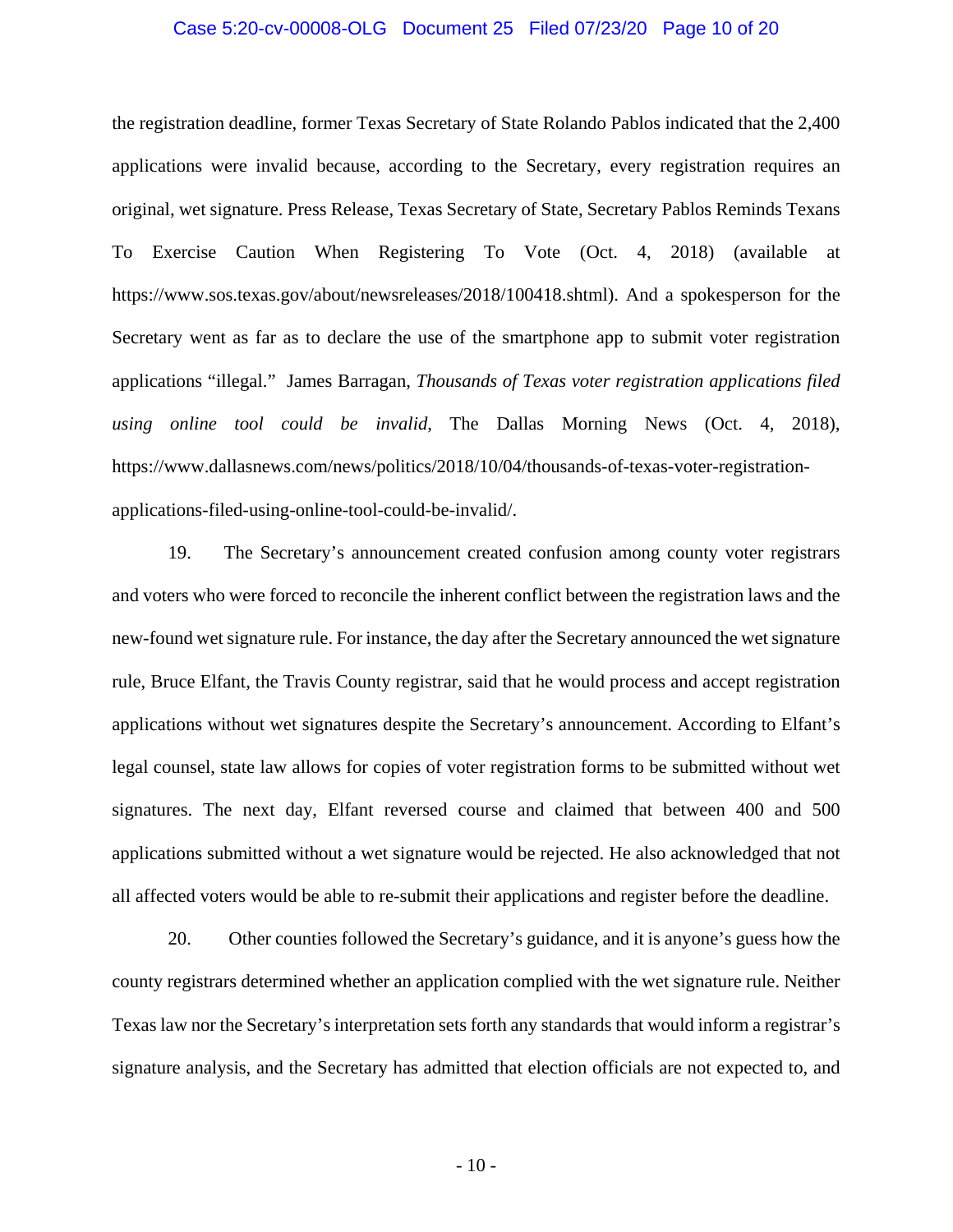#### Case 5:20-cv-00008-OLG Document 25 Filed 07/23/20 Page 11 of 20

typically do not, analyze or compare wet signatures. *Stringer v. Pablos*, 320 F. Supp. 3d 862, 874 (W.D. Tex. 2018), *rev'd and remanded sub nom. Stringer v. Whitley*, 942 F.3d 715 (5th Cir. 2019). Absent any guidelines for distinguishing between wet and imaged signatures, enforcement of the wet signature rule will be left entirely to election officials' unfettered discretion and will inevitably result in the arbitrary deprivation of the right to vote.

21. The Secretary's decision to impose this rule, moreover, is unsupported by existing state statutes governing voter registration, and it also contradicts well-established federal and state laws that recognize the validity of electronic or other non-ink signatures. For example, if a person completes a voter registration application at the Department of Public Safety (DPS), DPS must "inform the applicant that the applicant's electronic signature provided to the department will be used for submitting the applicant's voter registration application." TEX. ELEC. CODE § 20.066. The Texas Administrative Code also authorizes election officials to capture voters' signatures using electronic devices for Election Day signature rosters, 1 TEX. ADMIN. CODE § 81.58(a), and the Code specifically defines "electronic signature" as "a digitized image of a handwritten signature." *Id.* at § 81.58(b). The Texas Business & Commerce Code recognizes that a signature "may not be denied legal effect . . . solely because it is in electronic form" and expressly states that "[i]f a law requires a signature, an electronic signature satisfies the law." TEX. BUS. & COM. CODE § 322.007(a),(d).

22. In an ongoing lawsuit involving the State's voter registration procedures, a federal court has found that the Secretary has "no authority for the proposition that [applications must contain] a physical ink signature written on paper by hand" to comply with Texas election laws, and confirmed that "there is nothing in Texas law that precludes the use of electronic records and electronic signatures." *Pablos*, 320 F. Supp. 3d at 895-96. On the contrary, Texas law "permits

 $-11$  -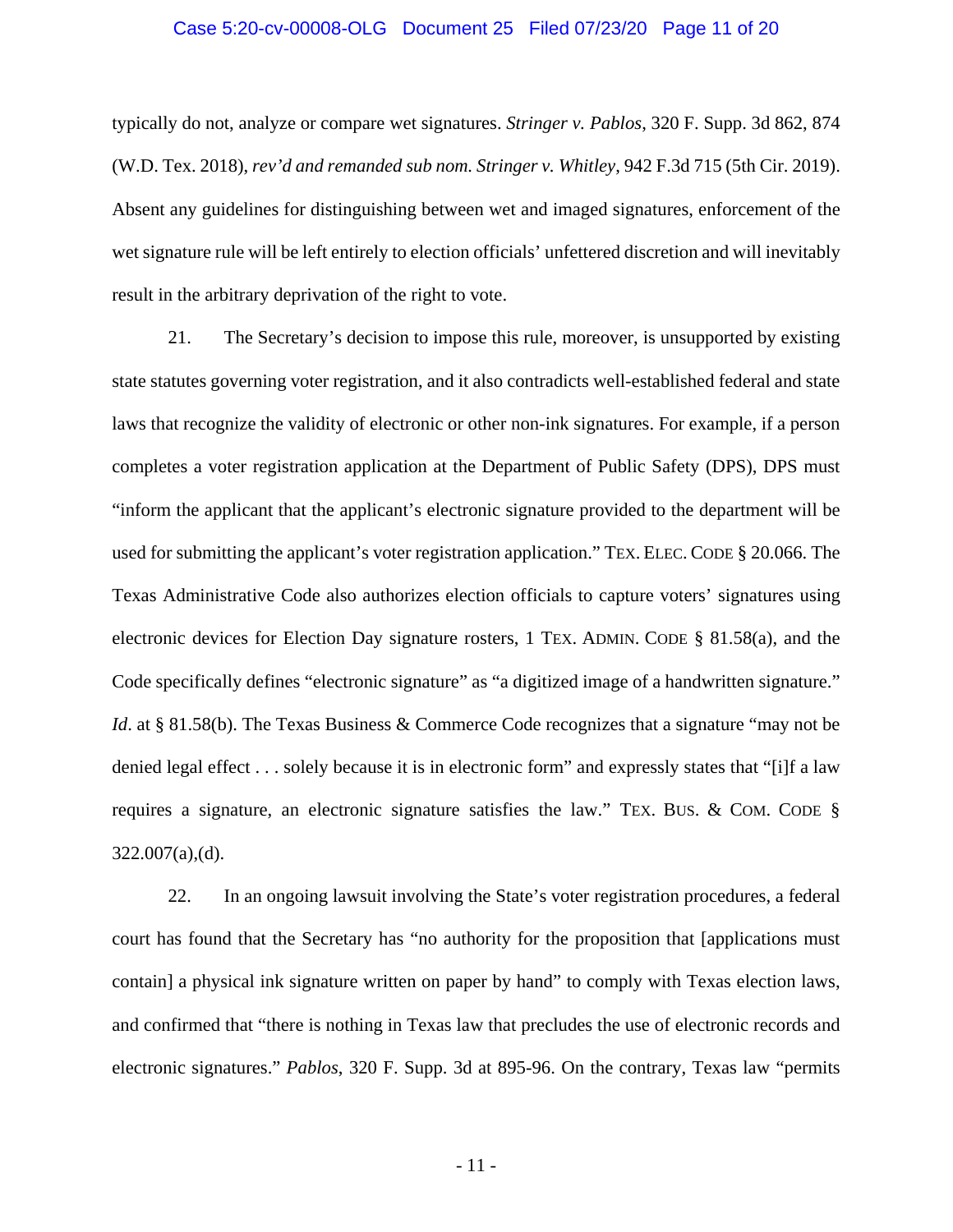#### Case 5:20-cv-00008-OLG Document 25 Filed 07/23/20 Page 12 of 20

[the Secretary] . . . to accept electronic records and electronic signatures," and "[t]here is no legal impediment to using electronic signatures." *Id.* at 896-97, 899. Furthermore, the Secretary has already acknowledged that "electronic signatures comply with signature requirements under" the Texas Election Code and has also admitted that the State does not use or rely on the signatures for any registration-related purpose. *Id*. at 873-74, 895, 899. Despite this, Texas's practices remain the same. Order Granting In Part Prelim. Inj. at 10 n.7, *Stringer v. Pablos*, No. SA-16-CV-257-OG (Jan. 30, 2020) (ECF No. 156).

23. The Secretary's wet signature rule is also inconsistent with Texas's election administration procedures, as the Texas Department of Public Safety (DPS) uses a system, similar to the smartphone app, that creates voter registration applications using electronically captured signatures. *Pablos*, 320 F. Supp. 3d at 874. When applicants interact with DPS—whether by applying or renewing a driver's license or changing their address—they complete the relevant DPS forms and sign an electronic keypad. The electronic keypad is just that: it is not a physical, paper form but is instead a separate electronic device with a space for an applicant to sign. DPS then captures and electronically stores the signatures entered into the keypad. For purposes of voter registration, DPS reviews its own forms and selects information relevant to voter registration and then combines this information with the electronically-stored signatures to create a separate voter registration application to be sent to the Secretary. DPS then electronically transmits the applicants' signatures with the necessary information to the Secretary to allow the Secretary to register the applicants to vote. *Id*. at 872-73*.* The applicants do not review or complete this voter registration application, nor do they ever physically sign the application form. *Id*. And DPS has acknowledged that the information it transmits to the Secretary includes only a "digital image" of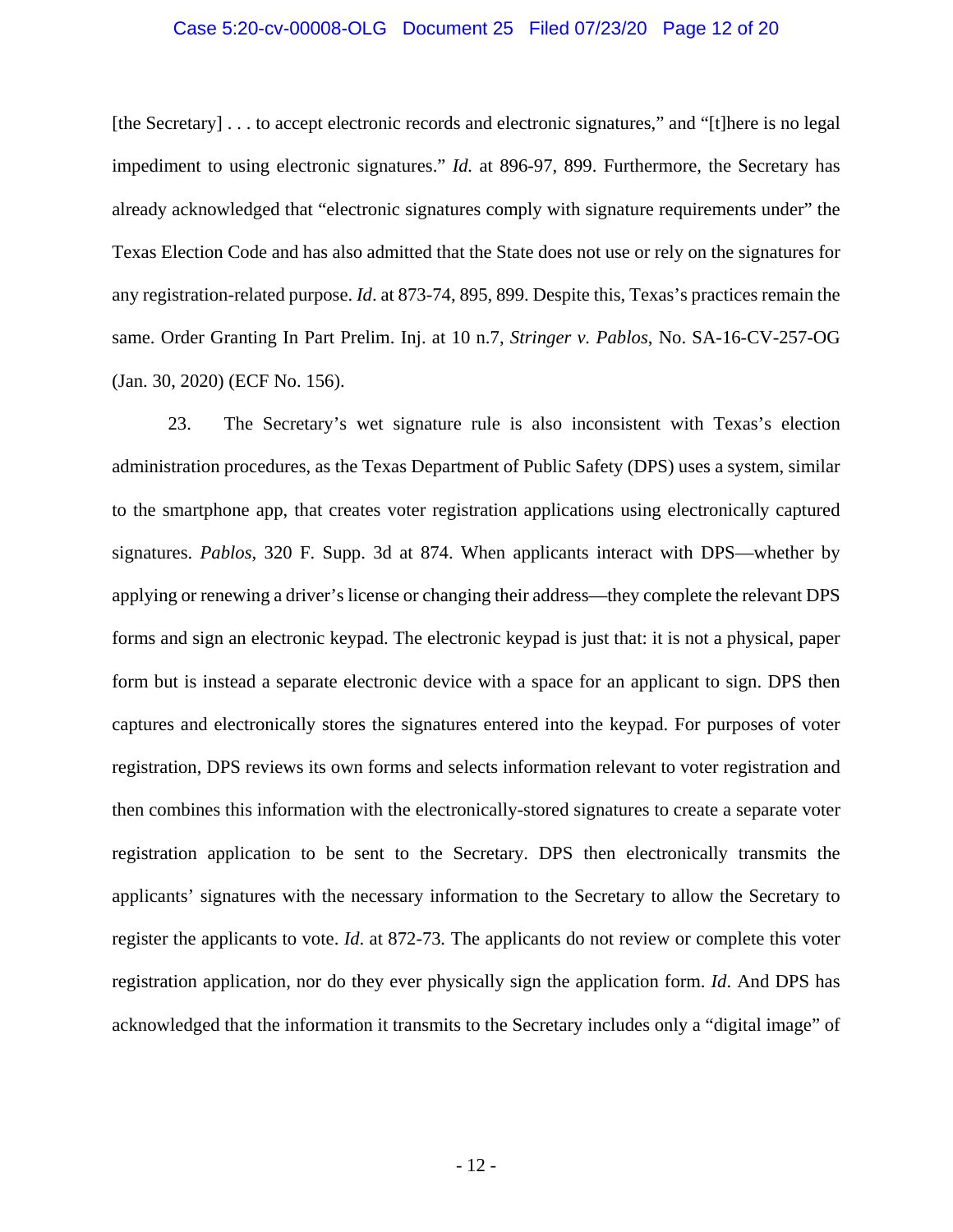### Case 5:20-cv-00008-OLG Document 25 Filed 07/23/20 Page 13 of 20

the applicant's signature taken from DPS forms. *Stringer v. Pablos*, No. 5:16-cv-00257-OLG, ECF 77-1 at 42, 120.

24. These practices highlight the unlawfulness and inconsistency of the Secretary's wet signature rule, which is compounded by the fact that there is no official guidance that would inform an election official's analysis of a voter registration application to distinguish between wet-ink and imaged signatures. *Pablos*, 320 F. Supp. 3d at 873.

25. In all, Texas election officials unlawfully rejected applications from eligible voters, many of whom were unable to re-submit their applications in time to vote. As the Secretary and county officials continue to enforce the wet signature rule, many more voters will be denied the opportunity to register. Plaintiffs, as a result, will be forced to continue to divert and expend additional resources toward their mission to increase voter registration and turnout, while curtailing the scope of direct assistance they can provide to Texans during the registration process, all of which hinders Plaintiffs' ability to accomplish their missions.

### **CLAIMS FOR RELIEF**

# **COUNT I Section 1971 of the Civil Rights Act of 1964 52 U.S.C. § 10101(a)(2)(B), 42 U.S.C. § 1983**

26. Plaintiffs reallege and reincorporate by reference all prior paragraphs of this Complaint and the paragraphs in the counts below as though fully set forth herein.

27. Section 1971 of the Civil Rights Act of 1964, 52 U.S.C. § 10101(a)(2)(B), provides

that:

No person acting under color of law shall . . . deny the right of any individual to vote in any election because of an error or omission on any record or paper relating to any application, registration, or other act requisite to voting, if such error or omission is not material in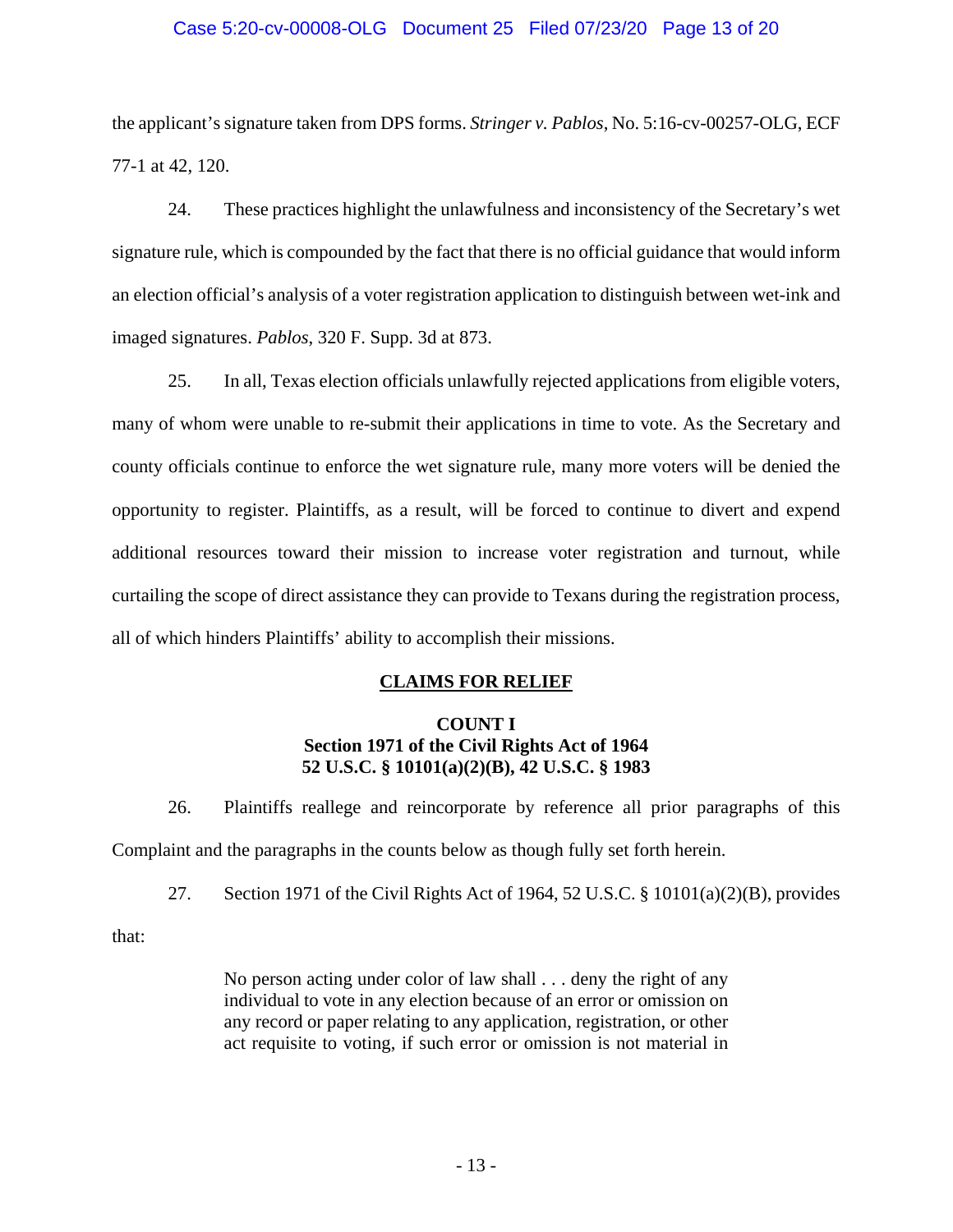#### Case 5:20-cv-00008-OLG Document 25 Filed 07/23/20 Page 14 of 20

determining whether such individual is qualified under State law to vote in such election

28. Texas's wet signature rule is immaterial to determining whether an elector is qualified to vote in Texas. In another lawsuit involving Texas's voter registration procedures, the Secretary admitted that election officials are not expected to analyze or compare wet signatures, and that "electronic signatures comply with signature requirements under the . . . Texas Election Code." *Pablos*, 320 F. Supp. 3d at 899. The Secretary has also admitted that the State does not use the wet ink signatures that appear on the applications for any voter registration purpose. *Id*. And Texas expressly permits election officials to collect electronic signatures for Election Day signature rosters. 1 TEX. ADMIN. CODE § 81.58.

29. As a result of the wet signature rule, election officials arbitrarily rejected, and will continue to reject, voter registration applications from otherwise eligible Texas electors, thereby denying these citizens their fundamental right to vote.

30. Based on the foregoing, Defendant, acting under color of state law, has deprived and will continue to deprive Texans, including Plaintiffs' members and constituents, of the rights secured to them by Section 1971 of the Civil Rights Act of 1964, 52 § 10101(a)(2)(B).

#### **COUNT II**

# **Equal Protection (arbitrary rejection of registration applications and disparate treatment) U.S. Const. Amend. XIV, 42 U.S.C. § 1983**

31. Plaintiffs reallege and reincorporate by reference all prior paragraphs of this Complaint and the paragraphs in the counts below as though fully set forth herein.

32. The wet signature rule imposes an unnecessary, ill-defined restriction on the registration process that subjects the right to vote of thousands of eligible Texans to arbitrary enforcement. Because election officials are not required or even expected to analyze applications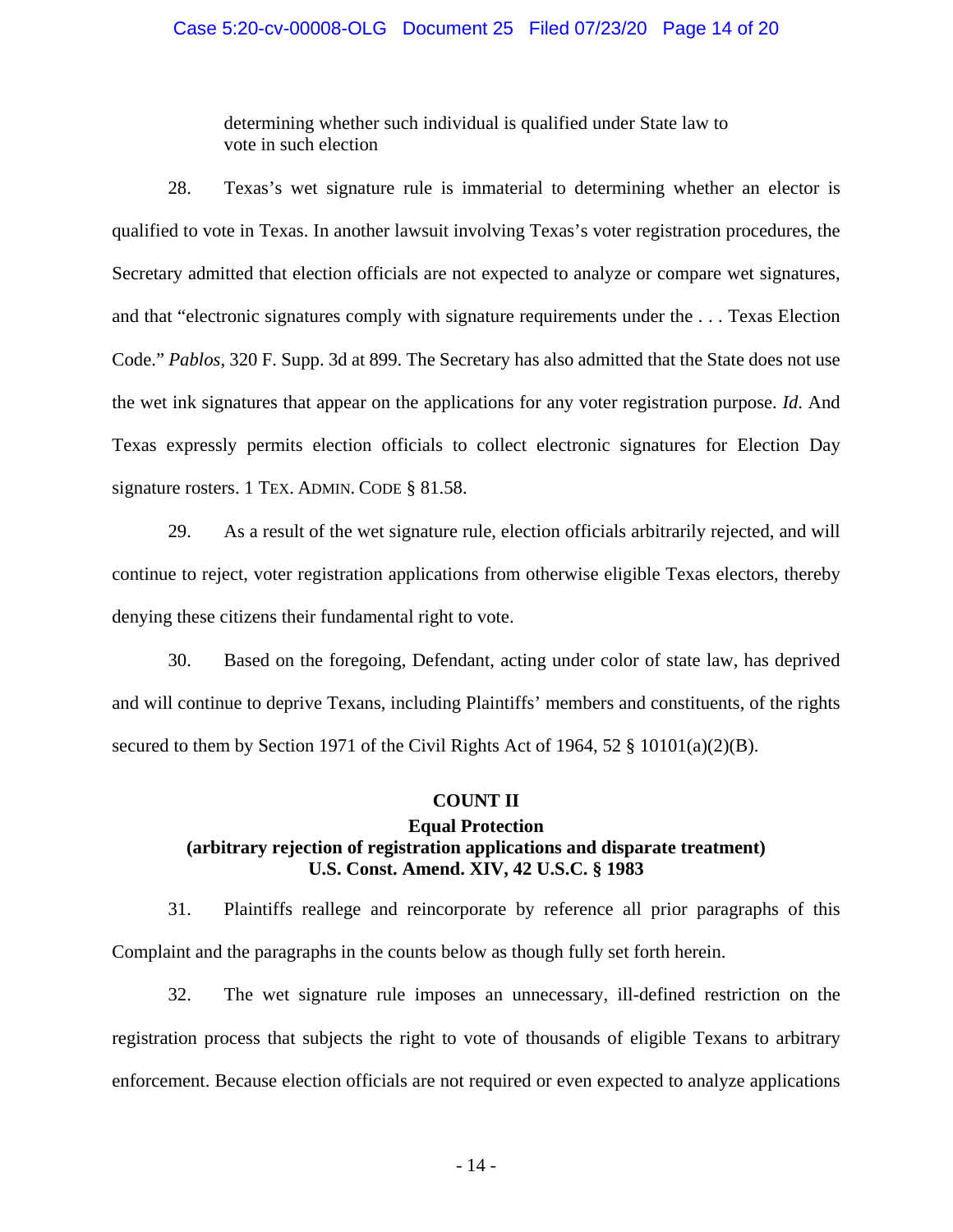#### Case 5:20-cv-00008-OLG Document 25 Filed 07/23/20 Page 15 of 20

for the purpose of distinguishing between wet-ink and imaged signatures, there are no guidelines that inform an election official's determination that a signature does not satisfy the wet-ink rule.

33. The Equal Protection Clause of the Fourteenth Amendment to the United States Constitution prohibits states from "deny[ing] to any person within its jurisdiction the equal protection of the laws." U.S. CONST. amend. XIV, § 1. This constitutional provision applies equally to "the manner of [the] exercise [of voting]," such that "once granted the right to vote on equal terms, the State may not, by later arbitrary and disparate treatment, value one person's vote over that of another." *Bush v. Gore*, 531 U.S. 98, 104-05 (2000).

34. The wet signature rule inevitably results in the arbitrary denial of voter registration applications, and by extension the right to vote, and subjects voters to differential treatment based upon the method by which they signed their applications. The continued enforcement of this rule directly harms Plaintiffs' mission to increase turnout and elect Democratic representatives and disenfranchises those among Plaintiffs' constituents whose applications are rejected for nothing more than the perceived absence of a wet-ink signature.

# **COUNT III Equal Protection (unconstitutional burden on the right to vote) U.S. Const. Amend. XIV, 42 U.S.C. § 1983**

35. Plaintiffs reallege and reincorporate by reference all prior paragraphs of this Complaint and the paragraphs in the counts below as though fully set forth herein.

36. Under the First Amendment and the Equal Protection Clause of the Fourteenth Amendment, a state cannot utilize election practices that unduly burden the right to vote. To determine whether a state law imposes an undue burden on the right to vote in violation of the Fourteenth Amendment, federal courts apply the *Anderson-Burdick* balancing test, which "weigh[s] 'the character and magnitude of the asserted injury to the rights . . . that the plaintiff seeks to vindicate' against 'the precise interests put forward by the State as justifications for the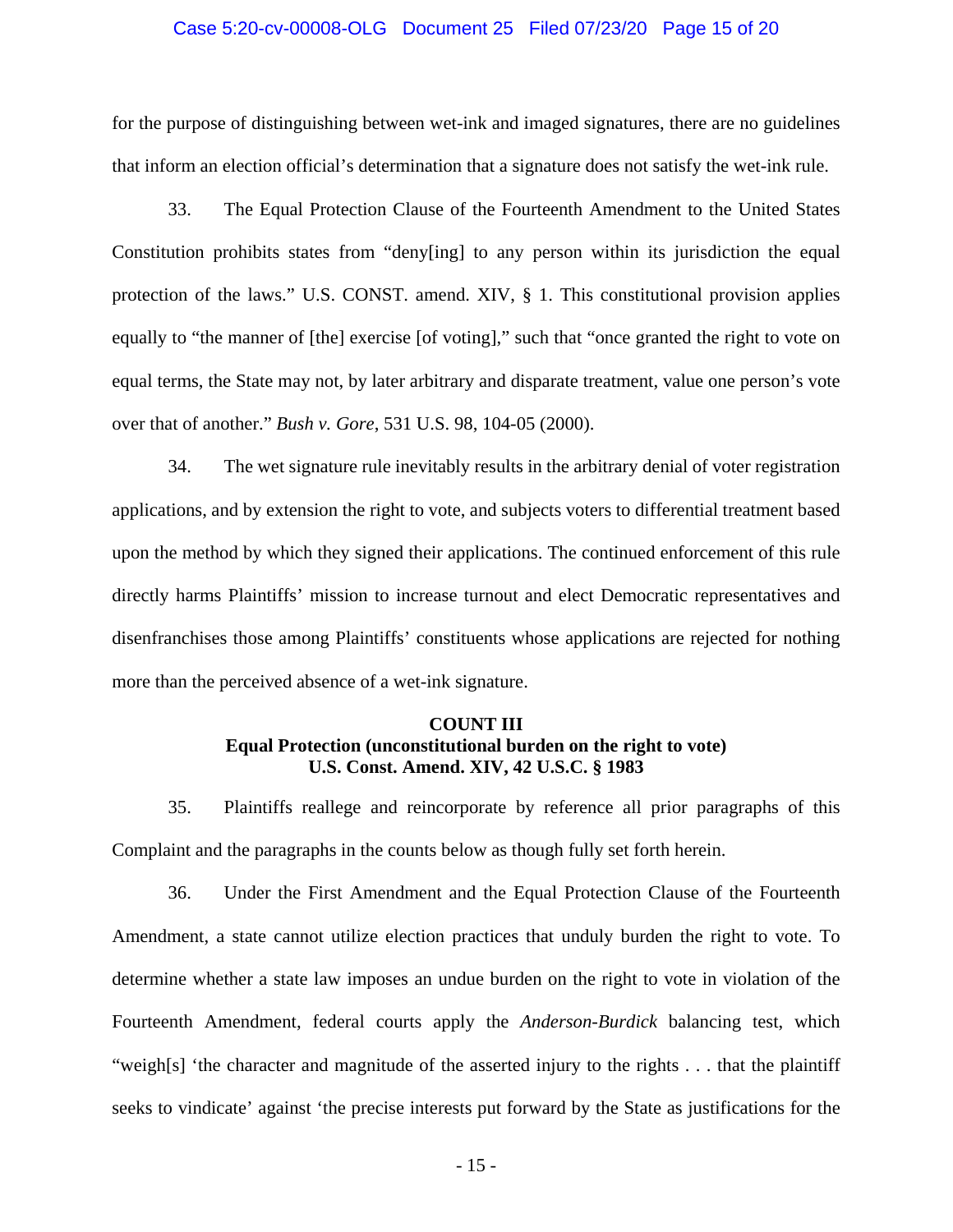#### Case 5:20-cv-00008-OLG Document 25 Filed 07/23/20 Page 16 of 20

burden imposed by its rule,' taking into consideration 'the extent to which those interests make it necessary to burden the plaintiff's rights.'" *Burdick v. Takushi*, 504 U.S. 428, 434 (1992) (quoting *Anderson v. Celebrezze*, 460 U.S. 780, 789 (1983)).

37. By interpreting Texas election laws to impose a wet signature rule, the Secretary's guidance to election officials imposes an undue burden on the right to vote by causing the rejection of voter registration applications from eligible voters, many of whom would not otherwise have the opportunity to register in time to exercise their right to vote in an upcoming election.

38. And to the extent that TEX. ELEC. CODE §§ 13.002(a) and 13.143 (d-2) impose a wet signature rule, these laws violate the First and Fourteenth Amendments by imposing undue burdens on the right to vote.

39. The wet signature rule, moreover, cannot be justified by any legitimate State interest. Indeed, the Western District of Texas recently acknowledged that Texas statutes recognize electronic signatures as legally binding. *Pablos*, 320 F. Supp. 3d at 895-96. And election officials are not expected to, and typically do not, analyze or compare signatures on voter registration applications. *See id*. at 874. The rejection of signatures that do not appear to have been entered by wet ink is therefore unrelated to any fraud prevention rationale, and simply results in the arbitrary rejection of valid applications from eligible voters.

40. Because the wet signature rule unduly burdens the rights of eligible voters to register and vote, and is not outweighed by any countervailing state interest, it violates the First and Fourteenth Amendments to the U.S. Constitution.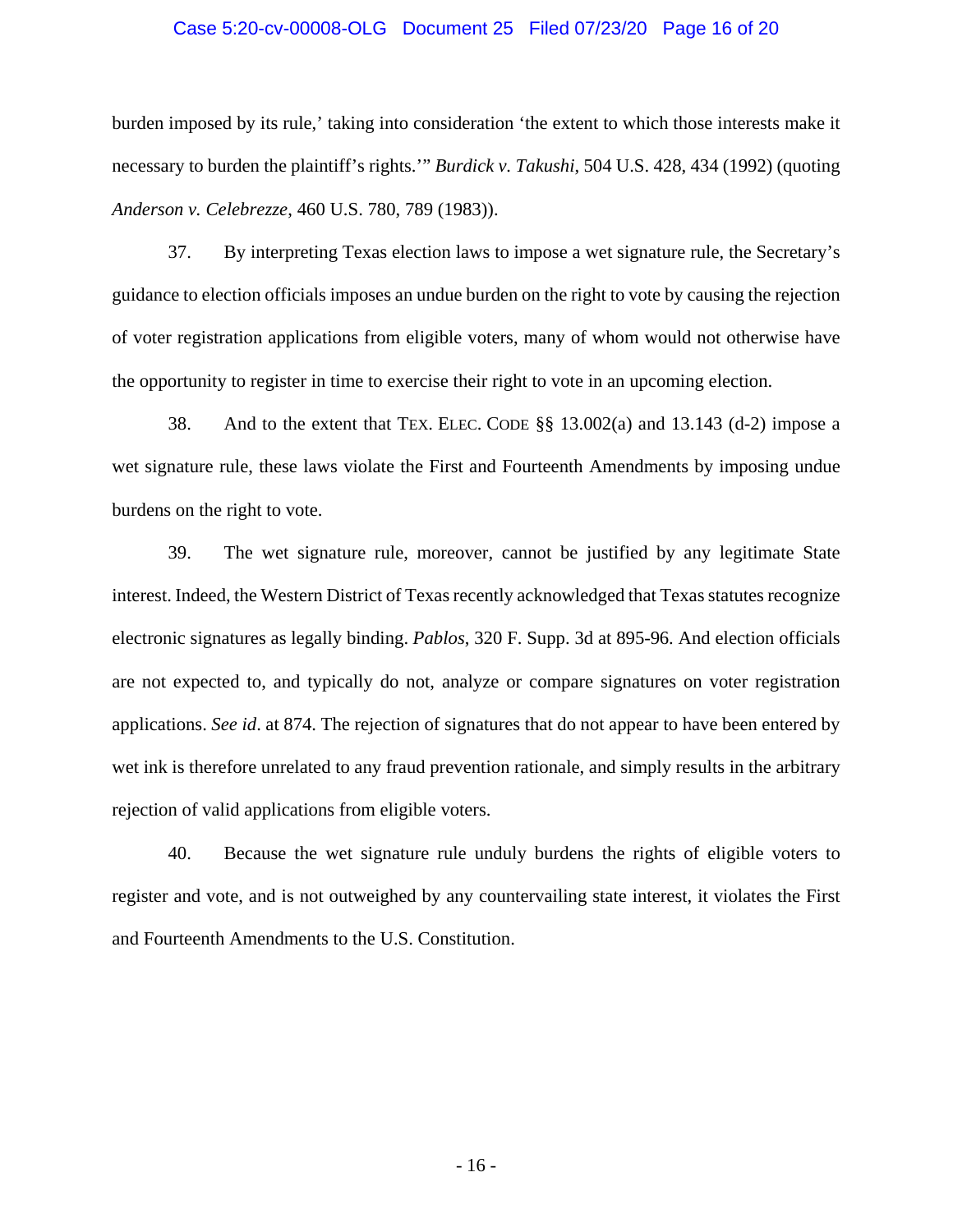### **COUNT IV Due Process Violation U.S. Const. Amend. XIV, 42 U.S.C. § 1983**

41. Plaintiffs reallege and reincorporate by reference all prior paragraphs of this Complaint and the paragraphs in the counts below as though fully set forth herein.

42. The Due Process clause of the Fourteenth Amendment "affords protection against the disenfranchisement of a state electorate in violation of state election law." *Duncan v. Poythress*, 657 F.2d 691, 708 (5th Cir. 1981); *see also Bonas v. Town of N. Smithfield*, 265 F.3d 69, 75 (1st Cir. 2001). The Constitution affords the states broad power to regulate the conduct of federal and state elections, but "the federal courts have not hesitated to interfere when state actions have jeopardized the integrity of the electoral process" because "an officially-sponsored election procedure . . . [is], in its basic aspect, . . . flawed." *Duncan*, 657 F.2d at 702-03.

43. The wet signature rule jeopardizes the integrity of the electoral process in Texas by denying Texans the right to register and vote in accordance with state law. Texas law allows voters to submit "copies" of their voter registration applications in lieu of the originals; the Secretary has admitted that it uses "previously imaged electronic signatures" from driver's license renewals and address changes for the purposes of voter registration; the State does not use the physical, wet-ink signatures on application forms for any voter registration purpose; and the Secretary has admitted that "electronic signatures comply with signature requirements under the . . . Texas Election Code." *Pablos*, 320 F. Supp. 3d at 899; *see also* TEX. ELEC. CODE §§ 13.002(a), 13.143(d-2).

44. Despite these admissions, and the absence of any language in the Texas Election Code that prohibits electronic or imaged signatures, the Secretary imposed a wet signature rule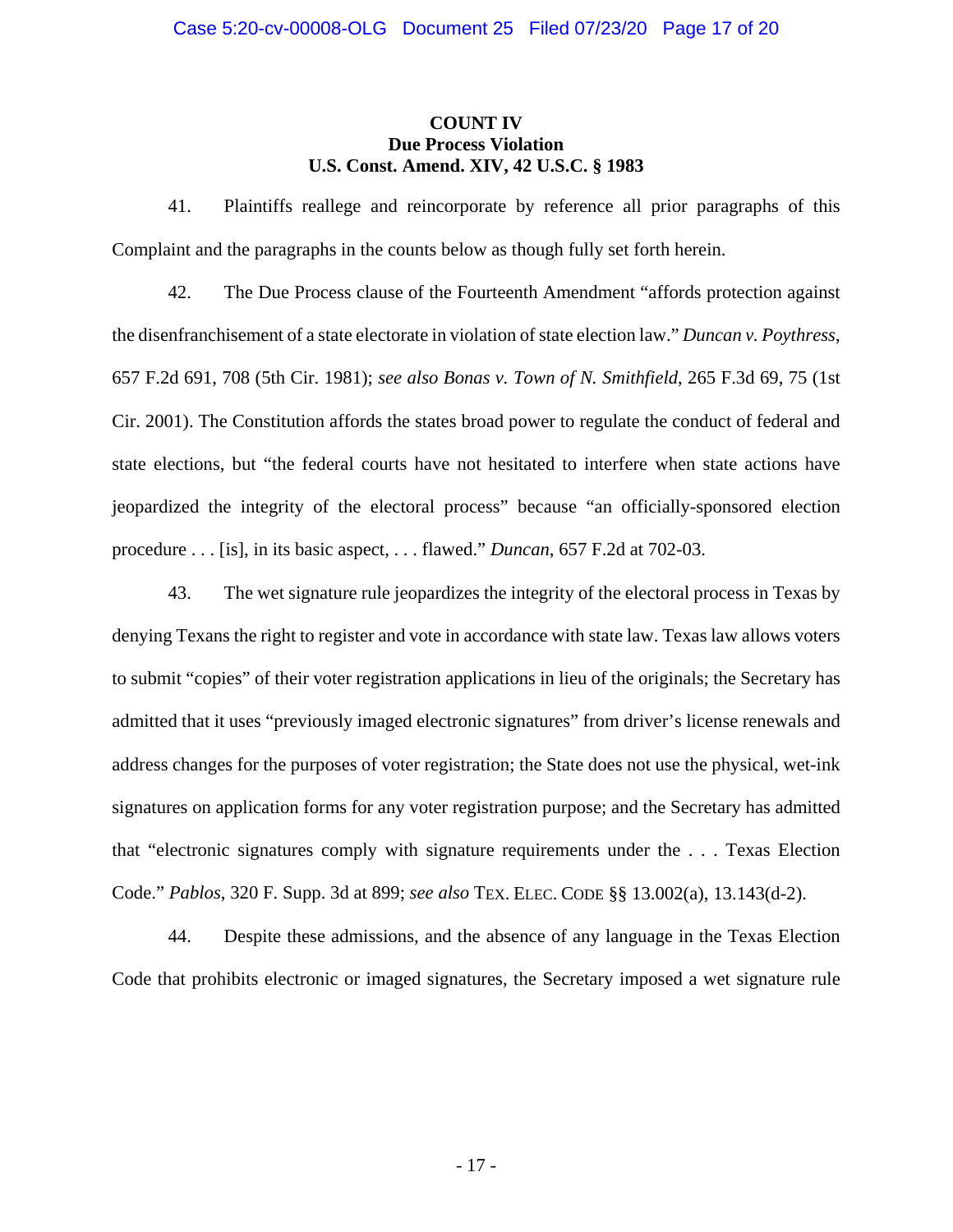#### Case 5:20-cv-00008-OLG Document 25 Filed 07/23/20 Page 18 of 20

that denied—and will continue to deny—qualified voters both the right to register as guaranteed to them under State law, and the right to vote.

#### **PRAYER FOR RELIEF**

WHEREFORE, Plaintiffs respectfully request that this Court enter judgment:

a) declaring that the wet signature rule violates "Section 1971" of the Civil Rights Act of 1964, 52 U.S.C. § 10101(a)(2)(B);

b) declaring that the wet signature rule violates the First and Fourteenth Amendments to the U.S. Constitution;

c) declaring that the wet signature requirement violates the Due Process Clause of the Fourteenth Amendment;

d) preliminarily and permanently enjoining the Secretary, her respective agents, officers, employees, and successors, and all persons acting in concert with each or any of them, including all county voter registrars, from implementing, enforcing, or giving any effect to the wet signature rule;

e) preliminarily and permanently enjoining Defendant from rejecting voter registration applications for lack of a wet-ink signature;

f) requiring Defendant to permit voters whose voter registration applications were previously rejected for lack of a wet signature to resubmit their applications;

g) awarding Plaintiffs their costs, disbursements, and reasonable attorneys' fees incurred in bringing this action pursuant to 42 U.S.C. § 1988 and other applicable laws;

h) granting such other and further relief as the Court deems just and proper.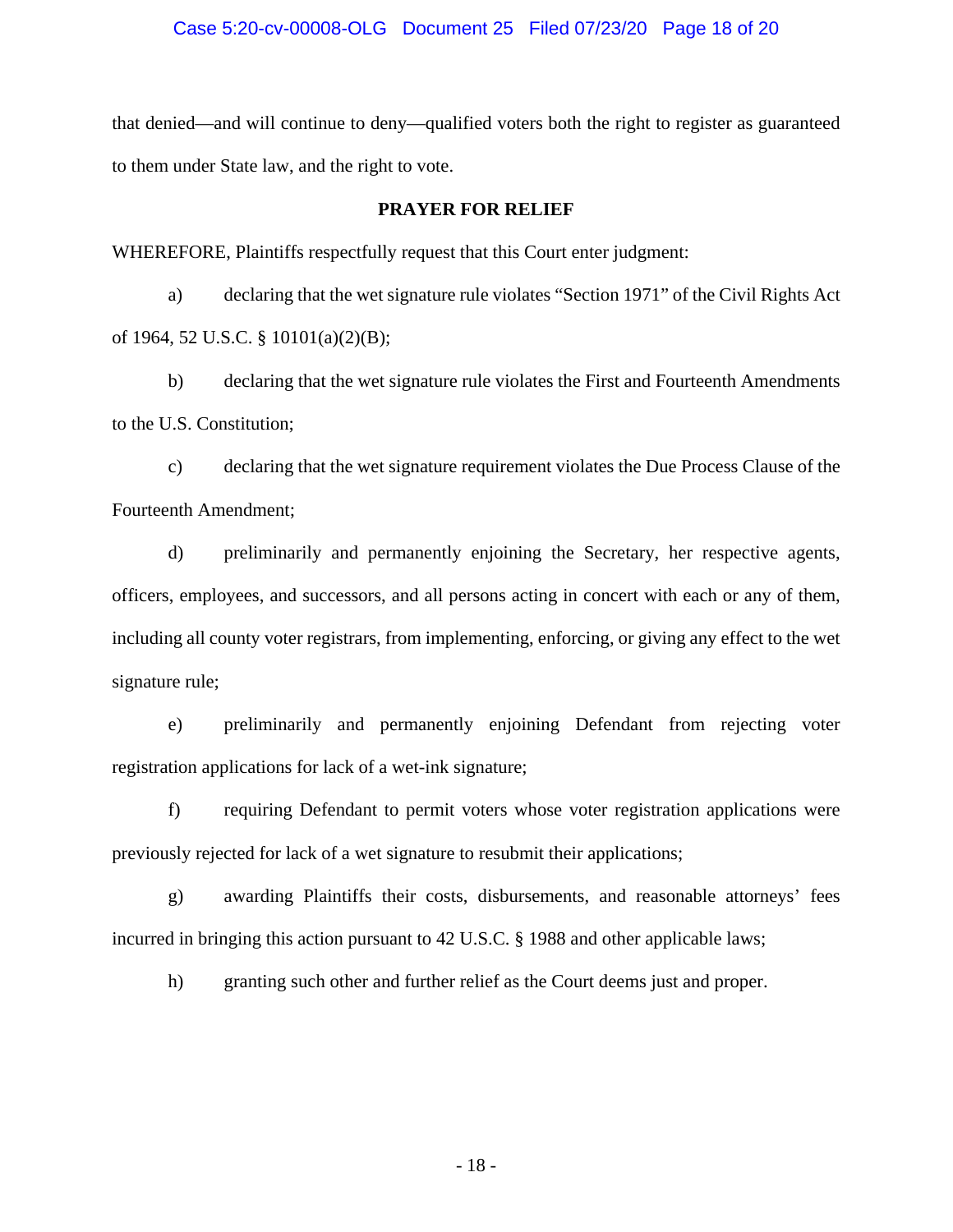Dated this 23rd day of July, 2020.

Respectfully submitted,

/s/ *Skyler M. Howton*

Skyler M. Howton, TX# 24077907 PERKINS COIE LLP 500 North Akard St., Suite 3300 Dallas, TX 75201-3347 Telephone: (214) 965-7700 Facsimile: (214) 965-7799 showton@perkinscoie.com

Marc E. Elias\* Uzoma Nkwonta\* Emily Brailey\* Stephanie Command\* PERKINS COIE LLP 700 Thirteenth St., N.W., Suite 600 Washington, D.C. 20005-3960 Telephone: (202) 654-6200 Facsimile: (202) 654-9959 melias@perkinscoie.com unkwonta@perkinscoie.com ebrailey@perkinscoie.com scommand@perkinscoie.com

*Counsel for the Plaintiffs \* Admitted pro hac vice* 

Chad W. Dunn TX State Bar No. 24036507 Brazil & Dunn, LLP 4407 Bee Caves Road, Suite 111 Austin, Texas 78746 Telephone: (512) 717-9822 Facsimile: (512) 515-9355 chad@brazilanddunn.com

Robert Leslie Meyerhoff Texas Democratic Party 314 E. Highland Mall Blvd. #508 Austin, TX 78752 Telephone: 512-478-9800 rmeyerhoff@txdemocrats.org

*Counsel for Plaintiff Texas Democratic Party*